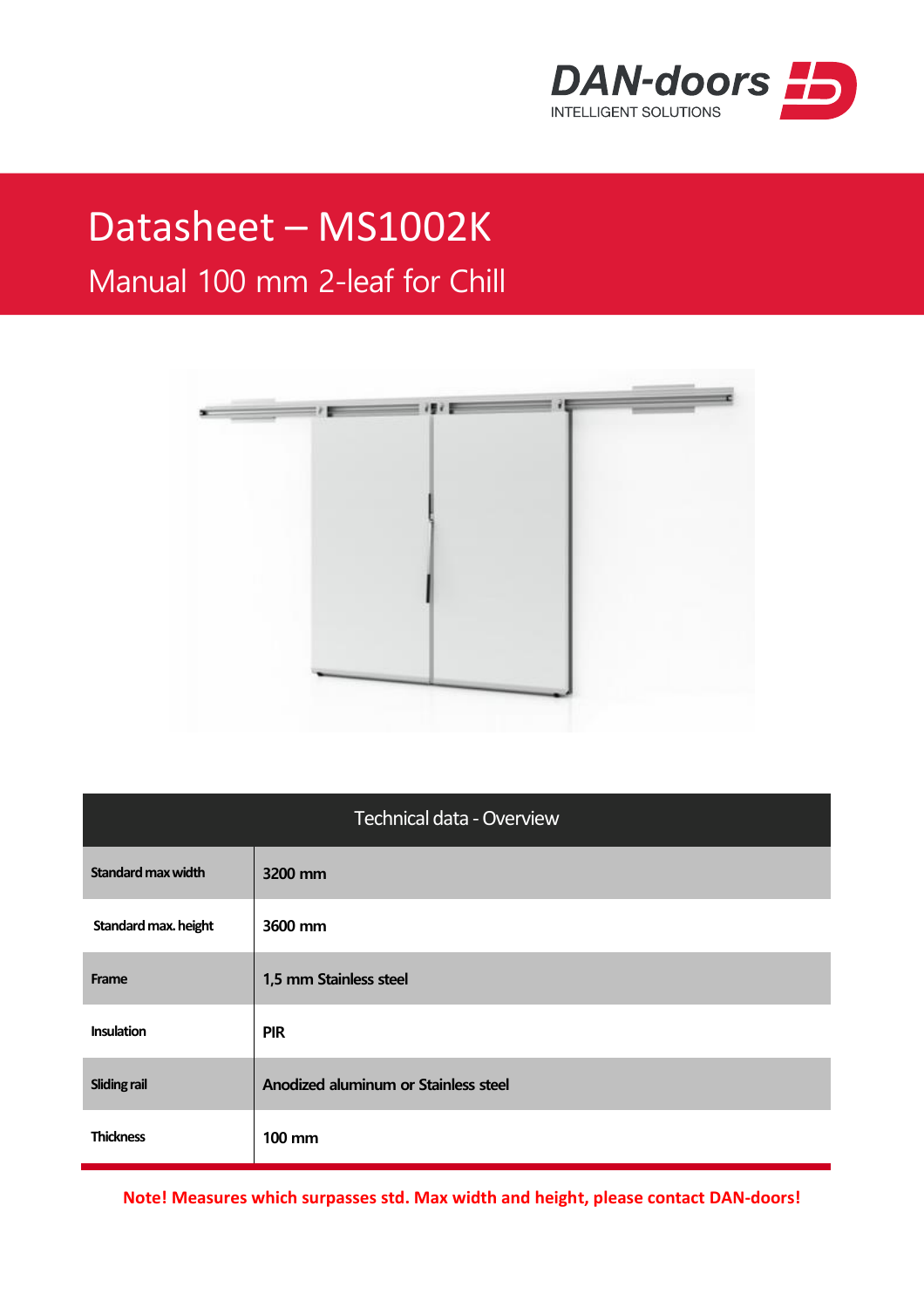

| <b>Components</b>    | Material/description                                                                                                                                               |
|----------------------|--------------------------------------------------------------------------------------------------------------------------------------------------------------------|
| Door leaf material   | 1.0 mm Stainless steel AISI304<br>1.0 mm White PVC (Food safe)<br>If you want other surfaces, please contact DAN-doors                                             |
| Frame                | 1,5 mm Stainless steel AISI 304<br>$\bullet$<br>Frame is always insulated                                                                                          |
| <b>Wheels</b>        | Wheels in POM or Stainless steel (64 mm or 80 mm)<br>Brackets, stud bolt, washer and nuts in Stainless steel                                                       |
| <b>Recess</b>        | Sliding rail is supplied with recess blocks to ensure hermetic dosing towards frame and<br>$\bullet$<br>floor.                                                     |
| <b>Gaskets</b>       | Quality gaskets approved for use in the food industry. The gaskets are fitted into<br>anodized aluminum profiles.                                                  |
| Handle               | Frontside – Solid stainless steel handle fitted, on the edge of the door leaf.<br>$\bullet$<br>Backside – Flush fitted stainless steel handle in a nylon holder.   |
| <b>Bottom guides</b> | The bottom guide rail and the bottom guides are manufactured in salt water resistant<br>anodized aluminum. The bottom guides are supplied with solid nylon bushes. |

DAN-doors a-s Tlf.: +45 87 93 87 00

dd@dan-doors.dk www.dan-doors.dk